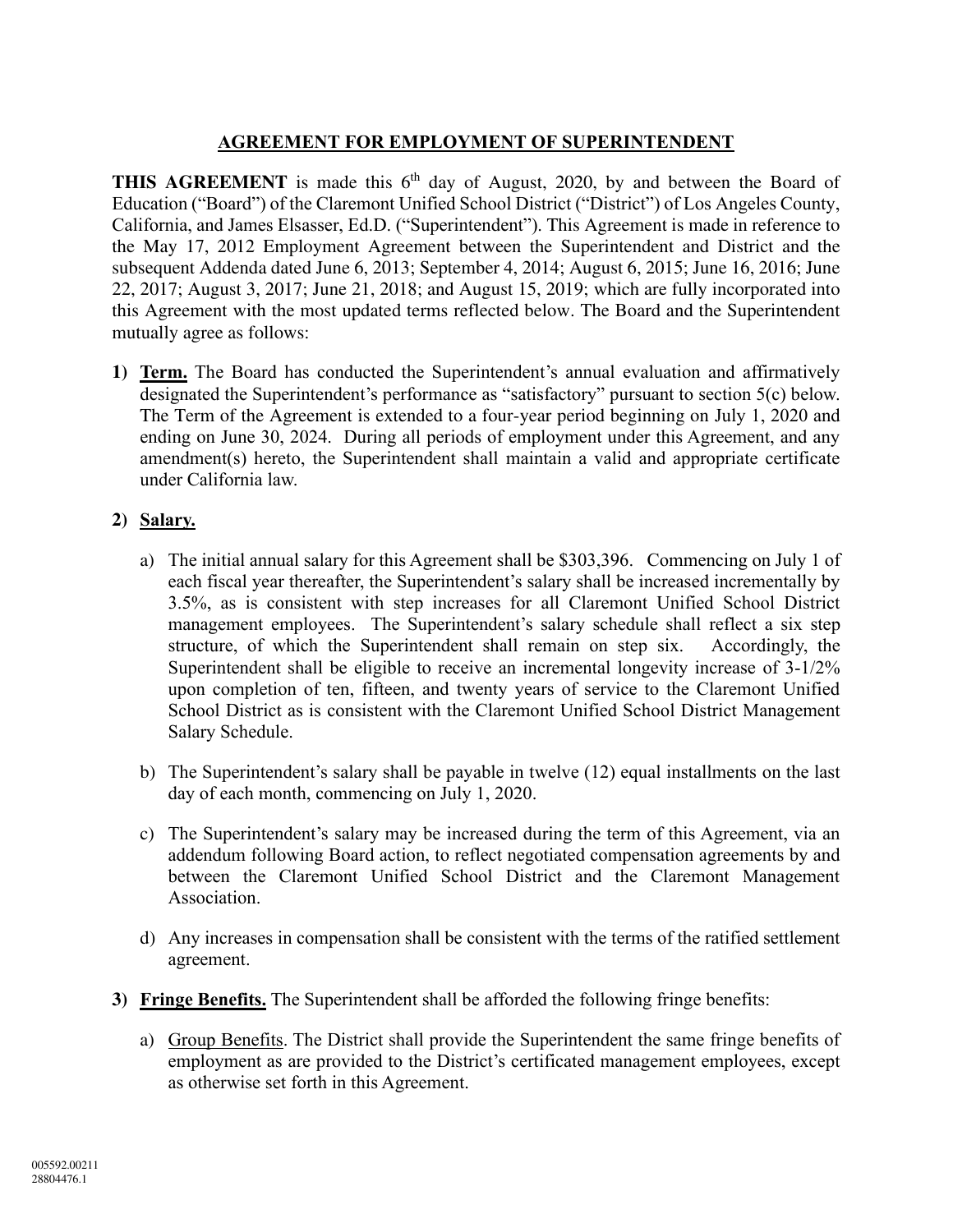- b) Medical Examination. The Superintendent shall provide the Board a Declared Fitness for Duty affidavit based upon a physical examination conducted during the past year by a licensed physician prior to commencing employment with the District. At the discretion of the Superintendent, a complete medical examination of the Superintendent will be conducted biennially at the District's expense by a physician mutually acceptable to the Board and the Superintendent. Any report of the medical examination should be given by the examining physician directly and exclusively to the Superintendent. If, however, the Superintendent becomes disabled or demonstrates difficulty in performing essential job functions, the Board may require a complete medical examination at the District's expense to determine whether the Superintendent can perform the essential functions of the job with or without reasonable accommodation. A report as to whether the Superintendent can perform such essential functions and of what accommodations are possible shall be made available by him for review by the Board. Such report shall be confidential as between the Superintendent and the Board, and otherwise subject to law.
- c) Professional Meetings. The Superintendent may attend appropriate and necessary professional meetings at local, state, and national levels. The Superintendent shall confer with and obtain approval from the Board President before the Superintendent attends outof-state meetings. Attendance shall be paid by the District up to the amount allocated in the Superintendent's conference budget. Approval for expenditure of amounts exceeding that budget must be obtained from the Board.
- d) Professional Development of the Superintendent. The Board shall provide to the Superintendent and the Superintendent shall utilize a Professional Development Coach chosen by the Superintendent. The Professional Development Coach should be a former or current Superintendent of a Unified School District. The Professional Development Coach shall provide professional development advice, guidance and counseling to the Superintendent during the first year of his Superintendency, and shall: (1) meet in person with the Superintendent at least once during the first month of his Superintendency and provide him in writing with a follow-up Professional Development Plan; (2) meet with the Superintendent in person at least quarterly to assist with the Superintendent's professional development; and (3) make him or herself available to the Superintendent telephonically or by email on an ongoing basis to assist the Superintendent with his professional development.
- e) Vacations. The Superintendent shall have as vacation thirty (30) working days per annum with pay during the term of this Agreement, exclusive of holidays as defined in Sections 37720 and 37221 of the California Education Code. Notwithstanding the provisions of Board Policy 4362(a), in the event all vacation days are not used during the year earned, the Superintendent may accumulate and carry over into the subsequent year not more than 30 days of vacation time. When earned, unused vacation reaches 60 days, vacation accrual shall cease until the Superintendent uses earned vacation so that fewer than 60 unused vacation days remain. If the employee terminates before using all or any part of the earned vacation, the employee shall be compensated for each day of unused vacation at the daily rate in force at the time of termination. Moreover, at the end of each school year, in July, up to ten (10) accrued, unused days from that school year period may be "cashed- out" by Superintendent in a lump-sum payment subject to normal withholdings. The daily rate shall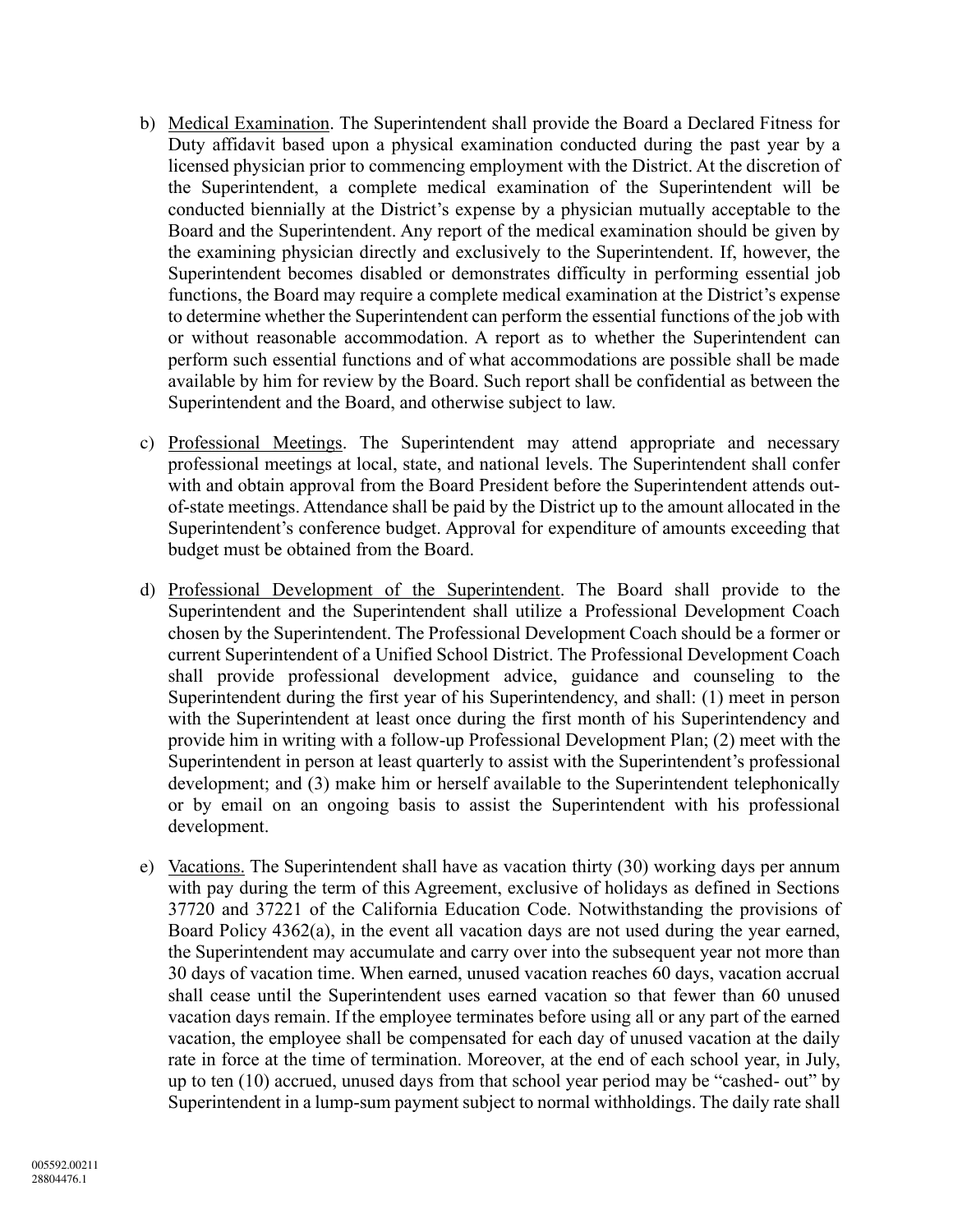be calculated by dividing the Superintendent, annualized salary by 247. The Superintendent shall be paid for no time other than the amount of specified vacation time permitted to be accumulated. The Superintendent shall notify the Board President of the dates and times that he will be on vacation. It is the intent of the Board that vacation time be used while the Superintendent is in the service of the District.

- f) District policy with reference to use and accumulation limitations of vacation days shall apply to the Superintendent, with no more than thirty (30) days maximum accrual at any time. Accrued vacation may not exceed thirty (30) days and vacation no longer accrues until some of the previously accrued vacation is taken or "cashed-out." At such time, vacation again begins to accrue at the usual rate.
- g) Sick Leave. The Superintendent shall be entitled to sick leave and leave of absence for personal necessity as provided certificated management employees of the District.
- h) Payment of Superintendent's Professional Dues. The District will maintain an Association of California School Administrators (ACSA) membership with the Superintendent or his designee as its representative. The District will, in addition, maintain a membership in the Southern California Superintendents, Suburban School Superintendents, the Claremont Chamber of Commerce, and Claremont Rotary, with the Superintendent or his designee as the District's representative.
- i) Expense Reimbursement. The District shall reimburse the Superintendent for actual and necessary expenses incurred within the scope of the Superintendent's employment and duties. An expense in excess of Fifteen Hundred dollars (\$1,500.00) shall require prior approval of the Board. For reimbursement, the Superintendent shall submit an expense claim in writing on a monthly basis to the Board President for approval. Such expense shall be supported by appropriate written documentation (e.g., receipts, invoices, and similar requirements).
- j) Mileage and Cellular Phone Allowance. The Superintendent shall receive a mileage allowance of three hundred dollars (\$300.00) per month, and a cellular phone allowance of one hundred dollars (\$100.00) per month. These allowances reflect the Superintendent's reasonably necessary expenses in connection with regular duties and responsibilities.

### **4) Superintendents Duties.**

- a) General. The Superintendent shall serve as Chief Executive Officer of the District and Secretary of the Board pursuant to Education Code section 35035. The Board shall assume primary responsibility for establishment of policy, and the Superintendent shall be responsible for implementation of policy. In addition, all powers and duties which may lawfully be delegated to the Superintendent are to be performed and executed by him in accordance with the policies adopted by the Board. These policies shall include a complete job description for the position of Superintendent which is incorporated herein by this reference.
- b) Personnel Matters. Subject to Board approval, the Superintendent shall have the responsibility of organizing, reorganizing, assigning and arranging the administrative and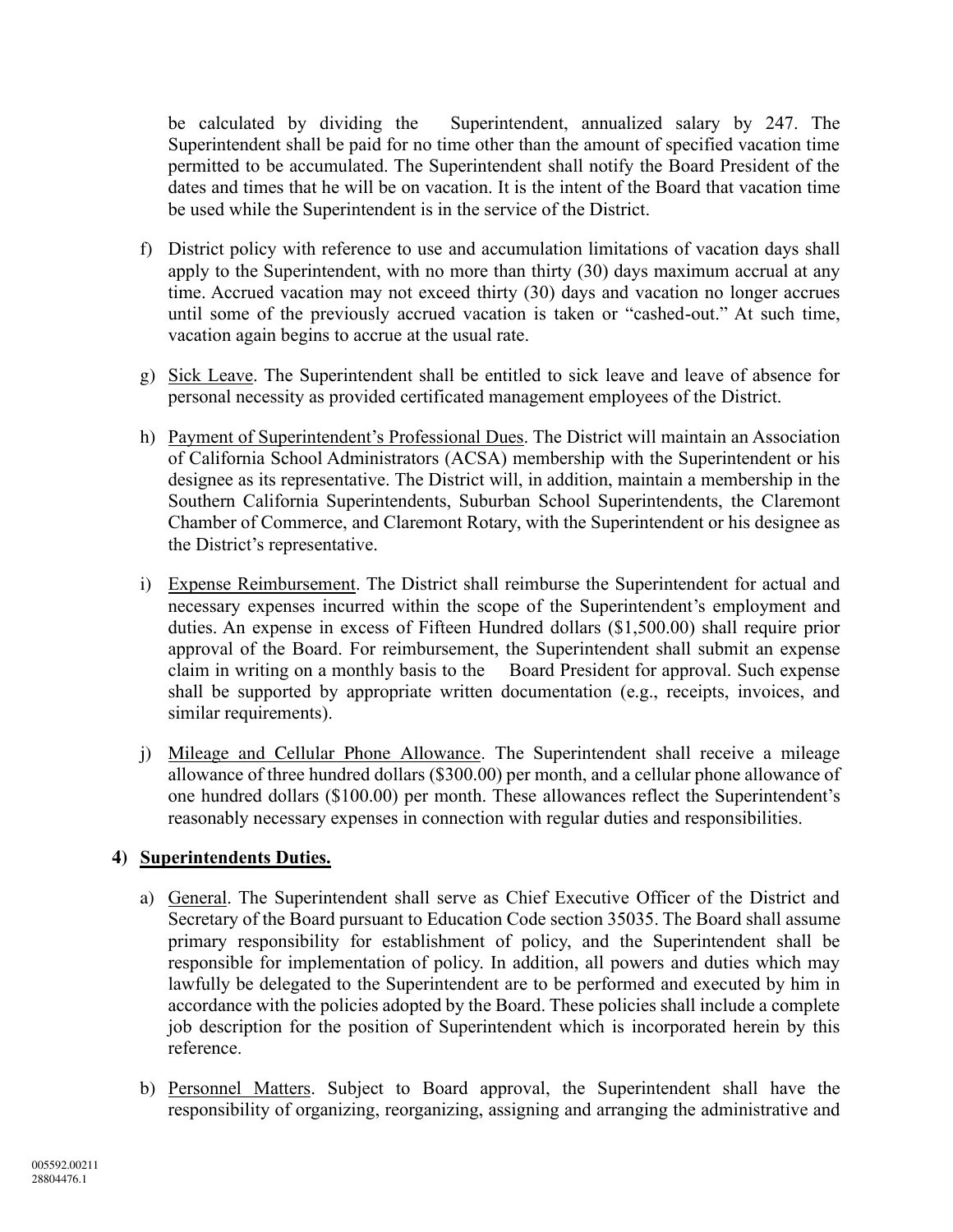supervisory staff, including instructional, personnel and business services, in a manner which, in his judgment best serves the District. The Superintendent shall have the primary responsibility over all personnel matters including selection, assignment and transfer of employees, subject to Board approval. The Board, individually and collectively, will refer promptly all personnel criticisms, complaints, and suggestions called to its attention to the Superintendent for evaluation and recommendation.

- c) Other Duties. The Superintendent, or his designee, shall: (1) review all policies adopted by the Board and make appropriate recommendations to the Board; (2) regularly evaluate District employees as provided for by California law and Board policy; (3) advise the Board of all known possible sources of funds that might be available to implement present or contemplated District programs; (4) endeavor to maintain and improve his professional competence by all available means, and joining and participating in appropriate professional associations, and their activities; (5) establish and maintain an appropriate community relations program; and (6) serve as a liaison between the Board and the Board's representatives with respect to all employer-employee matters, and make recommendations to the Board concerning those matters.
- d) Board-Superintendent Relations. The Superintendent shall work with the Board in developing and maintaining a spirit of cooperation and teamwork. The Board shall be responsible for formulating and adopting policy and for taking action on matters which, by law, require Board action. Administrative responsibility and commensurate authority for administering the school system will be delegated by the Board, as the Board deems appropriate, to the Superintendent.
- **5) Evaluation.** Starting in the school year 2012-2013, the Board will provide an evaluation of the Superintendent's performance at least once annually, no later than June 30th of each year. The Board and the Superintendent shall meet in the fall to create mutually agreed upon goals and objectives. The Board and the Superintendent will meet again by February of each year to review and provide feedback to the Superintendent concerning the Superintendent's progress toward meeting the mutually agreed upon goals and objectives. The Board and the Superintendent shall agree upon a written evaluation format, which shall be used during the Term. The Superintendent shall place the subject of his evaluation on the Board's agenda in May to ensure timely completion of his evaluation.
	- a) The Superintendent's evaluation shall be primarily based on the duties and responsibilities of the Superintendent as set forth in this Agreement, the job description, and pursuant to Board Policies and Administrative Regulations. In addition, the Board retains discretion to establish specific goals and objectives for the Superintendent. However, such goals and objectives shall be established no later than the first August board meeting of each year.
	- b) The Board shall conduct its evaluation of the Superintendent in closed session meetings of the Board. The final evaluation, findings, and conclusions shall be determined by a vote of the majority of the Board members (forming a quorum) present in closed session. In addition, a formal evaluation report shall be prepared. The evaluation report shall be the primary indicator of the Superintendent's performance for the preceding evaluation period. The Board shall then meet with and provide a copy of the evaluation report to the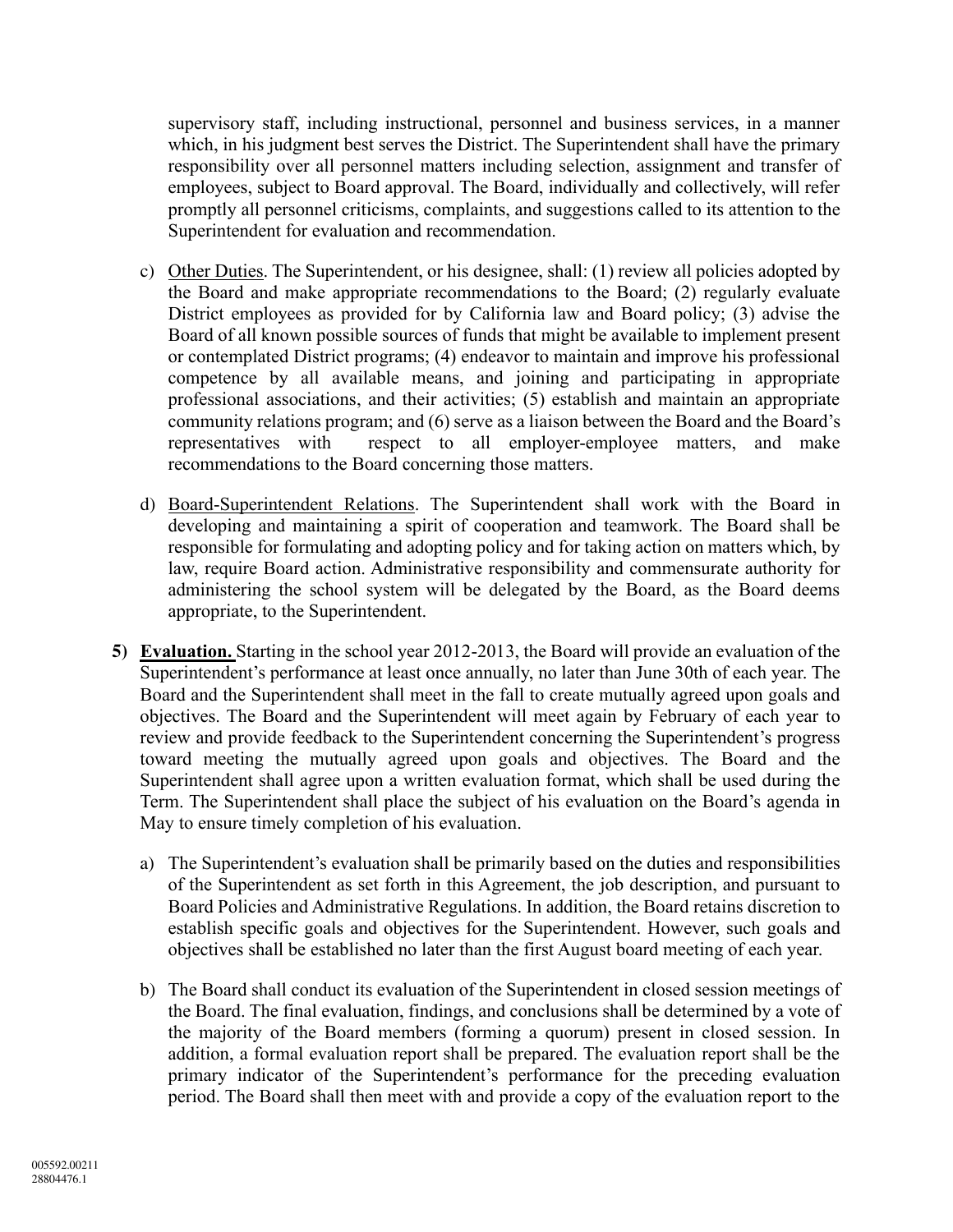Superintendent in a closed session Board meeting. Should the Superintendent receive an overall satisfactory or better evaluation rating pursuant to this Agreement, this Agreement will be automatically extend for an additional year. Such extensions will continue each year as long as the Superintendent's evaluation is rated satisfactory or better (provided this Agreement does not exceed four (4) years in length at any time).

- c) Based upon findings specified in the evaluation report, or if performance concerns arise at any time during the term of this Agreement, the Board may, but is not required to, direct the Superintendent to prepare an action plan, in collaboration with the Board, which will address areas identified as needing clarification, emphasis or improvement. Any action plan will be included as an addendum to the evaluation report. If a collaborative action plan cannot be agreed upon, the Board in its sole discretion shall issue the action plan
- d) The Superintendent and Board President shall sign the evaluation report and any action plan developed. The Superintendent shall have ten (10) calendar days from receipt of any evaluation to respond in writing to the evaluation. Evaluations and action plans relating to the Superintendent and any written comments in response shall be placed in the Superintendent's personnel file.
- e) The evaluation procedures and requirements set forth in this Agreement (along with a Board created evaluation instrument, culminating in the report) shall be the exclusive means by which the Superintendent is evaluated and are intended to supersede any other provisions concerning evaluation that might exist in applicable law or by virtue of any District rules, regulations, policies or other agreements. Any failure on the part of the Board to meet the requirements or deadlines set forth in this paragraph shall not relieve the Superintendent from fully and faithfully performing the services required to be performed under this Agreement or constitute a default by District of its obligations under this Agreement. Moreover, the Board may release the Superintendent under the appropriate provisions of the Agreement at any time, with or without cause, and this evaluation process does not create an additional right.

### **6) Termination of Agreement.**

- a) Termination by Mutual Consent. This Agreement may be terminated by the mutual consent of the parties provided that the party seeking such termination shall give not less than sixty (60) days prior written notice to the other party. Upon mutual consent, and unless the notice period is waived by the parties in writing, all rights and obligations under this Agreement shall extinguish at the end of the 60-day period.
- b) Non-Renewal of Agreement by the District. The Board may elect not to renew this Agreement upon its expiration by providing written notice to the Superintendent in accordance with Education Code section 35031 and any other applicable provisions of law.
- c) Termination for Cause. The Board may terminate the Superintendent for cause, including but not limited to: (1) persistent refusals or failures to act in accordance with specific provisions of this Agreement or lawful Board directives; (2) material breach of this Agreement; (3) unprofessional conduct and/or unsatisfactory performance (these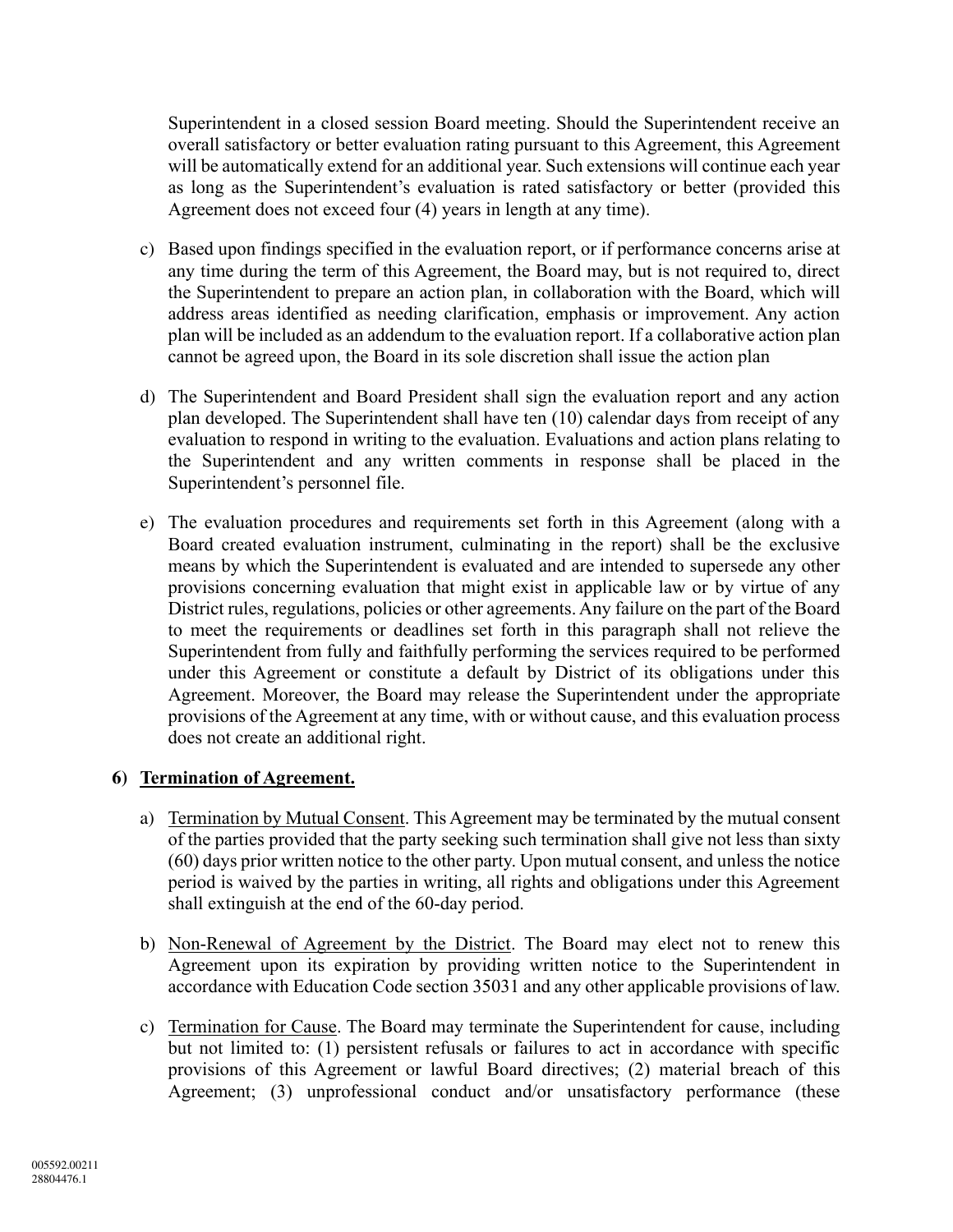specifically do not require any Education code section 44938 notice); (4) dishonesty; (5) conviction of a crime involving dishonesty, breach of trust, or physical or emotional harm to any person; (6) misuse and/or misappropriation of District property; and (7) persistent violation of District policies or regulations and/or state or federal law. The existence of such cause shall constitute a material breach of this Agreement and shall extinguish all rights and duties of the parties under this Agreement following termination.

In the event the Board commences this termination procedure, the Superintendent shall be provided written notice of the reason(s) and an opportunity to address the Board in closed session at a meeting (conference) of the Board's. In the interim, the Superintendent may be placed on paid administrative leave or continue regular duties, at the Board's discretion.

If the Superintendent elects to be represented by counsel at the conference, such representation shall be at the Superintendent's own expense. The conference with the Board shall not be an evidentiary hearing and neither party shall have the opportunity to call witnesses, nor otherwise do anything other than briefly present its position and submit any relevant documents for the Board's consideration. This conference shall not be recorded in any manner or form. The decision of the Board shall be the final administrative decision.

d) Termination without Cause. The Board may, for any reason, without cause or a conference/hearing, terminate this Agreement upon the provision of thirty (30) days written notice. In consideration for the exercise of this right, the District shall pay the Superintendent the remainder of any salary due under this Agreement or twelve (12) months' salary, whichever is less. For purposes of this Agreement, the term "salary" shall include only the Superintendent's regular monthly base salary and shall not include the value of any other stipends, reimbursements or benefits received under this Agreement. Payments made pursuant to this termination without cause provision may be subject to applicable payroll deductions and treated as compensation for state and federal tax purposes. However, payments made pursuant to this early termination provision shall not constitute creditable service or creditable compensation for retirement purposes. Payments made under this provision shall be considered as final settlement pay and no payments or deductions shall be made for retirement purposes.

If the Superintendent is released under this section, he shall be entitled to District- paid health benefits, as those benefits may change from time-to-time, until expiration of this Agreement, but for a period of no longer than eighteen (18) months, or until the Superintendent obtains other employment with health benefits or obtains health benefits from another source, whichever occurs first. The parties agree that any damages to the Superintendent that may result from the Board's early termination of this Agreement cannot be readily ascertained. Accordingly, the parties agree that the payments made pursuant to this termination without cause provision, along with the District's agreement to provide health benefits, constitutes reasonable liquidated damages for the Superintendent, fully compensates the Superintendent for all tort, contract and other damages of any nature whatsoever, whether in law or equity, and does not result in a penalty. The parties agree that the District's completion of its obligations under this provision constitutes the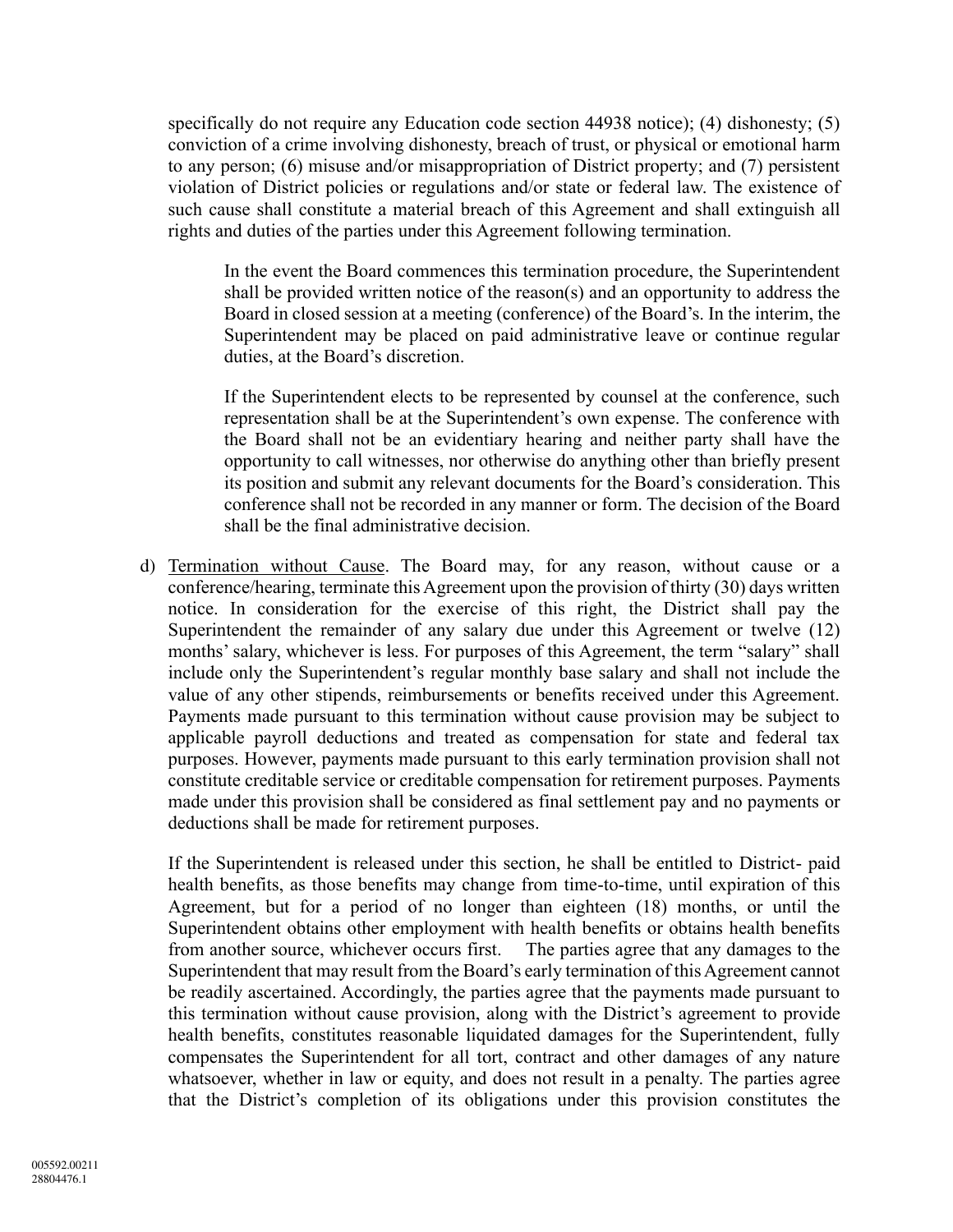Superintendent's sole legal or other remedy to the fullest extent provided by law. Finally, the parties agree that this provision meets the requirements governing maximum cash settlements as set forth in Government Code sections 53260 et seq. The provisions of Government Code section 53260 et seq. are incorporated into this Agreement by this reference.

Pursuant to Government Code section 53243.2, any funds received by the Superintendent from the District as a cash settlement resulting from the termination of this Agreement or successor agreements shall be fully reimbursed to the District if the Superintendent is convicted of a crime involving the abuse of his office or position.

- e) Termination Due to Physical or Mental Condition. If, due to physical and/or mental conditions, the Superintendent is unable to complete the essential functions of his position with reasonable accommodation, the Board may terminate this Agreement upon exhaustion of the sick leave entitlement provided herein. Prior to termination of the Agreement under this subdivision, the District agrees to send Superintendent to a physician for an evaluation. The physician shall be selected by the Superintendent from a list of three (3) physicians designated by the District. The District agrees to pay the expenses of said evaluation and Superintendent agrees to consent to the evaluation. Superintendent also agrees to release all requested medical history to the physician for consideration as part of the physician's evaluation. The physician's evaluation shall indicate whether Superintendent can perform the essential functions of his position with reasonable accommodation. Upon its completion, the physician's evaluation shall be submitted to the Board, and the Board shall then determine whether to proceed with termination under this provision.
- f) Death. Death of the Superintendent immediately terminates this Agreement.
- **7) Notice of Search.** In all cases the Superintendent shall immediately notify the Board President should the Superintendent enter the selection process for the position of superintendent with any other school district.
- **8) Waiver.** No waiver of any breach of any term or provision of this Agreement shall be construed to be, nor shall it be, a waiver of any other breach of this Agreement. No waiver shall be binding unless in writing and signed by the party waiving the breach.
- **9) Amendment of Agreement.** This Agreement may be changed, modified or amended by mutual written consent signed by both parties.
- **10) Severability.** If a court of competent jurisdiction should rule than any provision of this Agreement is invalid, or any reasons whatsoever, such ruling shall not affect the validity of the remaining portions of the Agreement, and the same shall continue in full force and effect.
- **11) Complete Agreement.** This Agreement constitutes and contains the entire agreement and understanding between the parties concerning the Superintendent's employment with the District. This is an integrated document. This instrument supersedes and replaces all prior negotiations and all agreements proposed or otherwise, whether written or oral, concerning the subject matter hereof. This Agreement supersedes and extinguishes all rights, duties and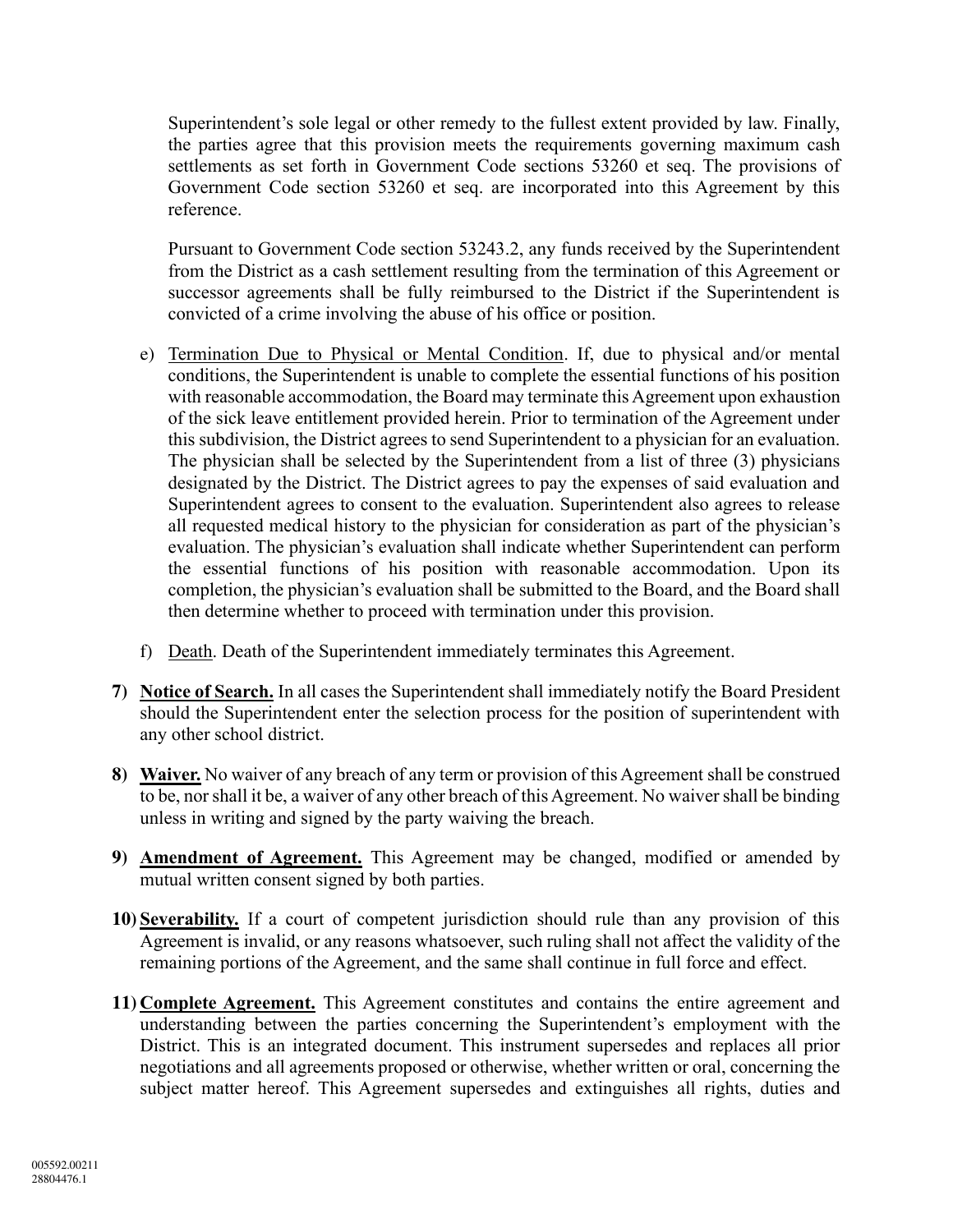obligations specified in any previous employment agreement between the District and Superintendent.

- **12) Applicable Law.** This Agreement is subject to all applicable laws of the State of California, rules and regulations of the State Board of Education, and rules, regulations and policies of this Board, all of which are made a part of the terms and conditions of this Agreement as though set forth herein.
- **13) Construction.** In any construction to be made of this Agreement, the same shall not be construed against any party on the basis that the party was the drafter. The captions of this Agreement are not part of the provisions of this Agreement and shall have no force or effect.
- **14) Execution.** This Agreement may be executed in one or more counterparts, each of which shall be deemed an original, but all of which together shall constitute one and the same instrument. Photographic copies of such signed counterparts may be used in lieu of the originals for any purpose.
- **15) No Assignment.** The Superintendent may not assign or transfer any rights granted or obligations assumed under this Agreement.
- **16) Exclusivity.** To the extent permitted by law, the parties agree that the employment relationship between the District and the Superintendent shall be governed exclusively by the provisions of this Agreement.
- **17) Execution of Other Documents.** The parties shall cooperate fully in the execution of any other documents and in the completion of any other acts that may be necessary or appropriate to give full force and effect to this Agreement, including but not limited to provision of a medical release and/or consent by the Superintendent for purposes of effectuating any provision of this Agreement.
- **18)Independent Representation.** The Superintendent and the Board each recognize that in entering into this Agreement, the parties have relied upon the advice of their own attorneys or other representatives, and that the terms of this Agreement have been completely read and explained to them by their attorneys or representatives, and that those terms are fully understood and voluntarily accepted. The Superintendent acknowledges and agrees that legal counsel for the Board represents the Board's interests exclusively and that no attorney-client relationship exists between Superintendent and legal counsel to the Board.
- **19) Board Approval.** The effectiveness of this Agreement shall be contingent upon approval by the District's Board as required by law

**IN WITNESS WHEREOF**, the parties hereto have duly approved and executed this Agreement on this the  $\_\_\_$  day of  $\_\_\_\_$  2020.

### **ON BEHALF OF EMPLOYEE:**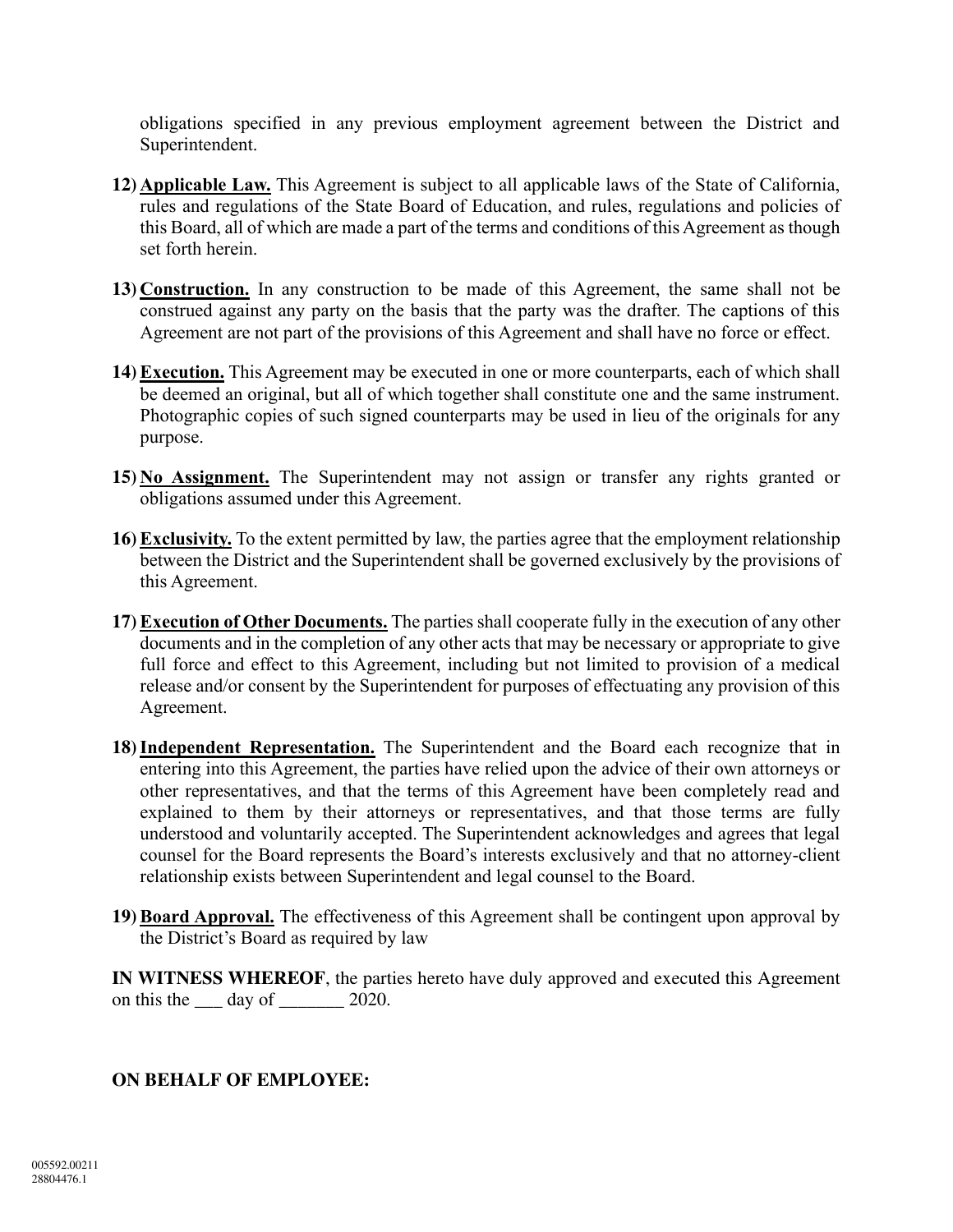James Elsasser, Ed. D.

Superintendent

# **ON BEHALF OF DISTRICT:**

David S. Nemer

President, Board of Education

PASSED AND ADOPTED by the Board of Education of the Claremont Unified School District on  $\frac{\ }{\ }$ , 2020, by the following vote:

AYES:

NOES:

ABSTENTIONS:

ABSENT: